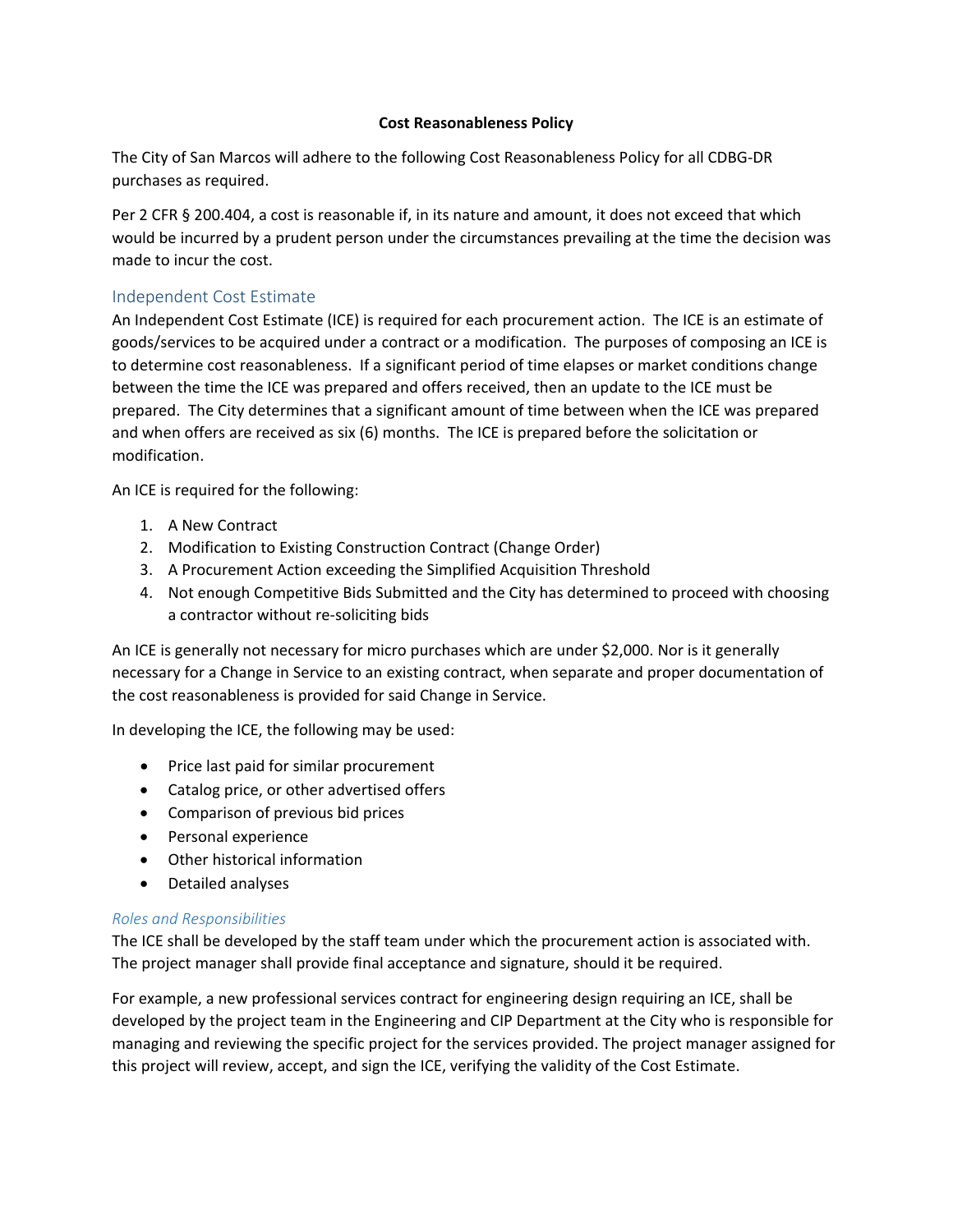All research and sources for the ICE, as well as the method or calculation used should be documented in the project or procurement file to refer back to as needed during the cost reasonableness evaluation.

## Methods of Determining Cost Reasonableness

Prior to making an award, the City will support the award by documenting that the price/cost for the goods or services is reasonable. A Price or Cost Analysis is always required. The ICE developed prior to issuing the solicitation should always be used as a reference in evaluating bids or negotiated competitive proposals.

| <b>Factor</b>                | <b>Cost Analysis</b>                                                                                                                                                                                                                        | <b>Price Analysis</b>                                                                                                                                                                               |
|------------------------------|---------------------------------------------------------------------------------------------------------------------------------------------------------------------------------------------------------------------------------------------|-----------------------------------------------------------------------------------------------------------------------------------------------------------------------------------------------------|
| Type of<br>Procurement       | RFQ/RFP<br>$\bullet$<br>Sole Source/Noncompetitive<br>$\bullet$<br><b>All Contract Modifications</b><br>$\bullet$<br><b>Small Purchase</b><br>$\bullet$<br>Factors other than Price Determining<br>$\bullet$<br>Choice of Vendor/Contractor | Sealed Bid<br>$\bullet$<br>Micro Purchase<br>$\bullet$<br><b>Small Purchase</b><br>$\bullet$                                                                                                        |
| Items Being<br>Procured      | <b>Professional Services</b><br>$\bullet$<br>A/E Consultant Services<br>$\bullet$<br><b>Labor and Materials</b><br>$\bullet$                                                                                                                | <b>Supplies</b><br>$\bullet$<br>Equipment<br>$\bullet$<br>Construction<br>$\bullet$                                                                                                                 |
| <b>Basis for</b><br>Estimate | Previous proposals<br>$\bullet$<br>Previous purchases<br>$\bullet$<br><b>Estimating software</b><br>$\bullet$<br><b>Federal rates</b><br>$\bullet$                                                                                          | Published prices for commercial<br>$\bullet$<br>products/services<br>Price set by law/regulation<br>$\bullet$<br>Previous proposals and purchases<br>$\bullet$<br><b>Federal rates</b><br>$\bullet$ |
| Approach                     | Individual line items of a proposal or<br>$\bullet$<br>bid is reviewed and compared to the<br>estimate, the market rate, and other<br>quotes provided                                                                                       | Overall or <b>total price of the quote</b> is<br>$\bullet$<br>reviewed and compared to the<br>estimate, the market rate, and other<br>quotes provided                                               |

#### *Cost Analysis vs. Price Analysis*

#### *Price Analysis Method*

Price analysis is a simple comparison of prices quoted by suppliers, contractors, etc., to each other and to the ICE. This method is typically used for small purchases, Sealed Bids, and simple competitive proposals when only the price paid is the determining factor and fair competition is present. Usually three (3) or more quotes is adequate competition. Once the Contracting Officer determines that the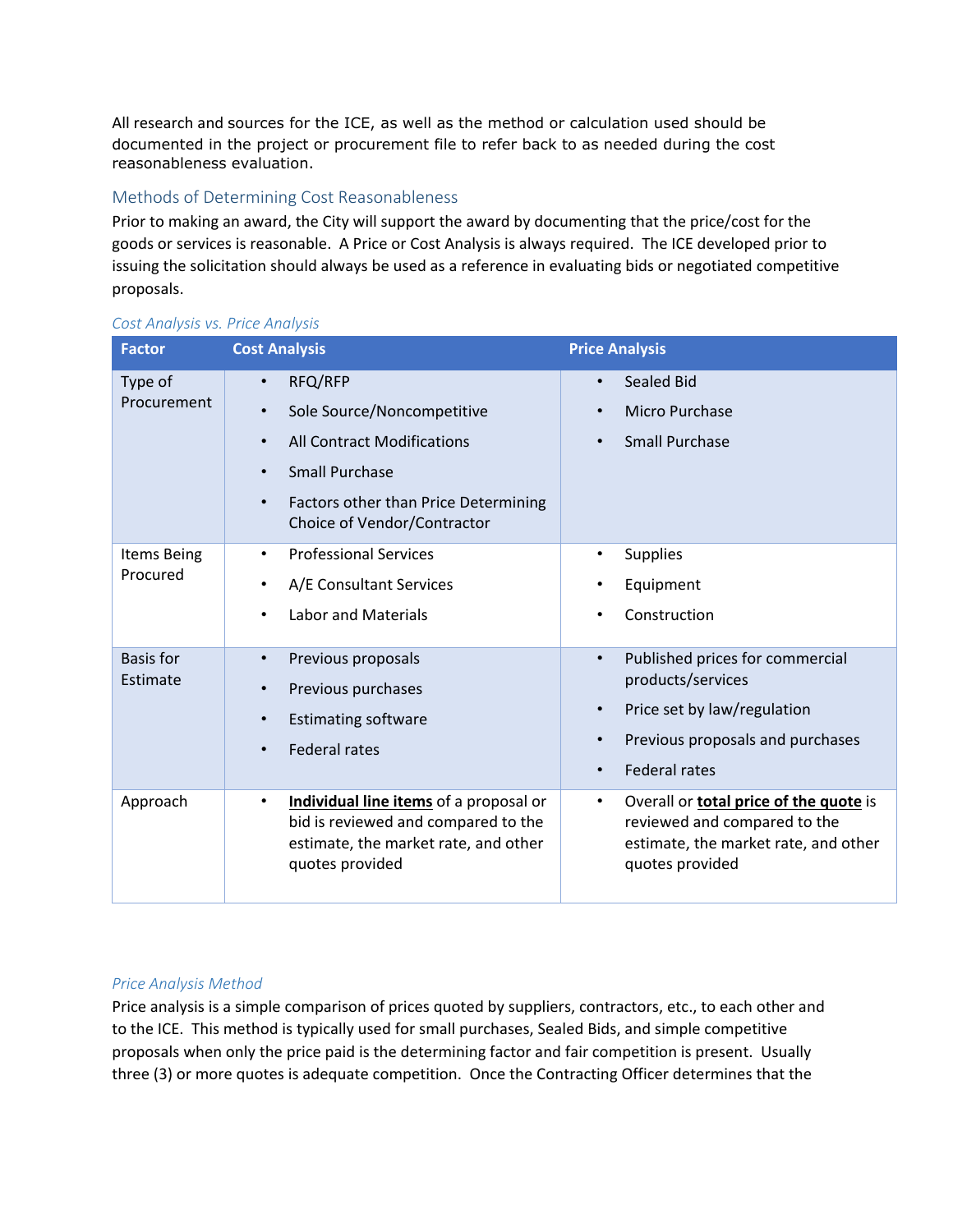prices quoted or offered in response to the solicitation are *reasonable*, the City will award the solicitation to the lowest bidder/offeror.

- Small Purchase Procedures are assessed by comparing the following:
	- o Bids to each other
	- o Bids to ICE
	- o Bids to other sources of pricing such as previous purchases, price lists, catalogs or ads
	- o For purchases under \$2,000 need only compare quotes received.
- Sealed Bids are assessed by comparing the following:
	- o Bids to ICE if adequate offers have been received (3 or more offers)
	- $\circ$  If insufficient competition, (less than 3 offers received), and it has been determined using the City's current Bidding, Procurement, and Purchasing policies that resolicitation is not appropriate, the following will be used:
		- **Prior historical prices (consider inflation)**
		- **Published catalogs**
		- **Third-party estimate**
- Simple Competitive Proposal Procedures are assessed by comparing the following:
	- o Comparing bids to bids
	- o Bids to ICE
	- o If insufficient competition, (less than 2 offers) the City will use the following:
		- **Prior historical prices (consider inflation)**
		- **Published catalogs**
		- **Third-party estimate**

#### Micro Purchases

Micro-purchase means a purchase of [supplies](https://www.law.cornell.edu/definitions/index.php?width=840&height=800&iframe=true&def_id=417f307e32260214332b0cf1264dd8af&term_occur=999&term_src=Title:2:Subtitle:A:Chapter:II:Part:200:Subpart:A:Subjgrp:27:200.67) or services using simplified acquisition procedures, the aggregate amount of which does not exceed the [micro-purchase threshold.](https://www.law.cornell.edu/definitions/index.php?width=840&height=800&iframe=true&def_id=a1b6b60d9d85faf211456a67f3a2f5c2&term_occur=999&term_src=Title:2:Subtitle:A:Chapter:II:Part:200:Subpart:A:Subjgrp:27:200.67)

In order to determine if a micro-purchase is reasonable, a Small Purchase Quotes Documentation Form will be completed and filed for the micro-purchase.

#### *Cost Analysis Method*

A Cost Analysis is a detailed evaluation of the separate elements that make up the total proposed cost or price. Each element of cost is reviewed and evaluated to determine its reasonableness, allocability and allowability. Reasonableness refers to market prices or other data. Allocability refers to distributing the cost proportionately to each category, and allowability refers to federal cost eligibility. This method is used mostly for complex competitive proposals and for noncompetitive proposals. This method is required for the following circumstances:

- Price is not the determining factor for the award,
- There is no competition in the marketplace,
- There is inadequate competition and alternative means cannot be used,

e.g., comparison to prior prices for the same or similar items/services or to competitive price lists/indices or to professional estimate